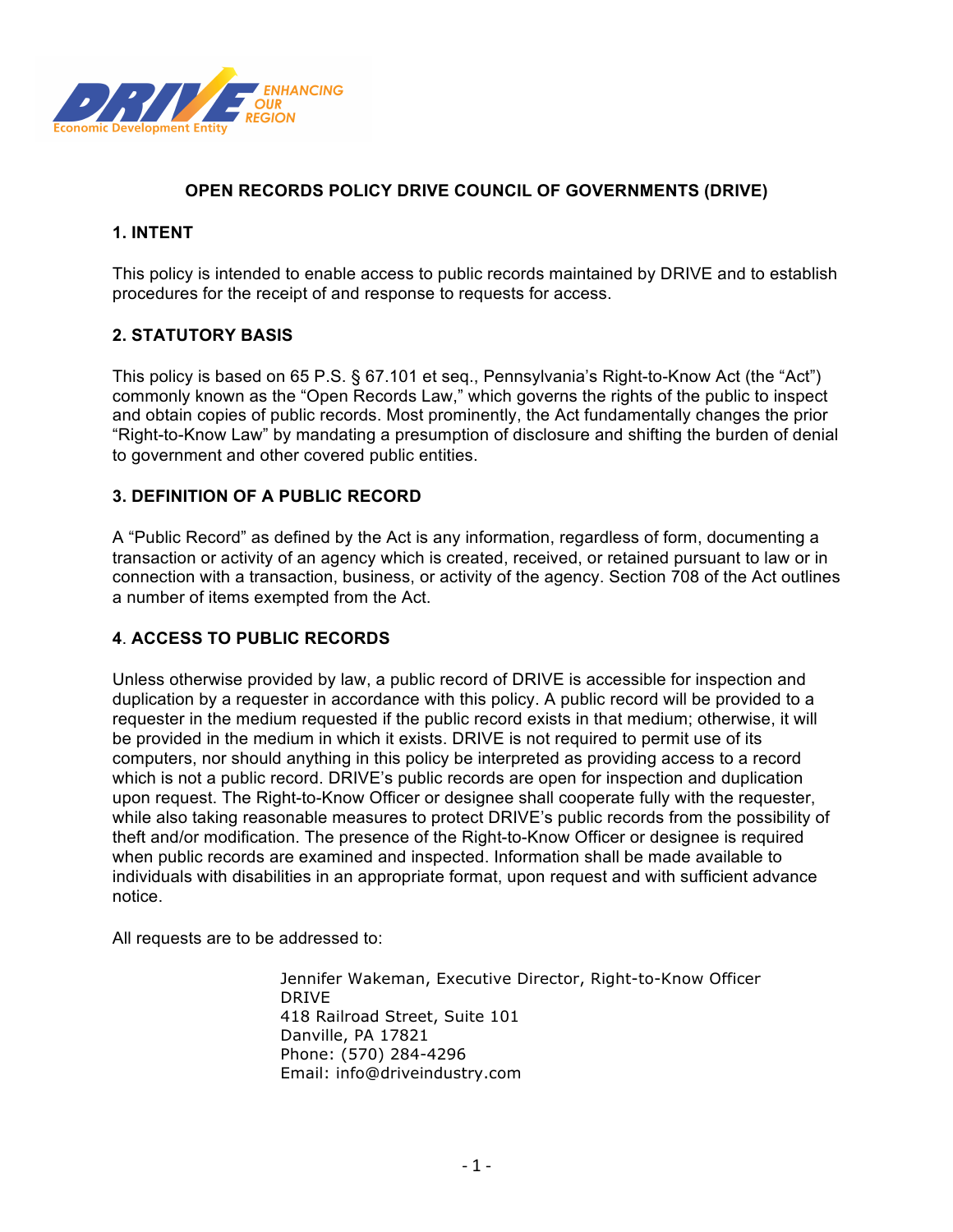DRIVE's Executive Director is responsible for assuring compliance with the Right-to- Know Act.

# **5. REQUEST FOR PUBLIC RECORDS**

All attempts will be made to fulfill requests for public records in a timely manner.

Requests for public records may be oral or written. If the requester seeks to pursue the rights, relief, or remedies provided for under the Act, the request for public records must be in writing and addressed to the Right-to-Know Officer or other person designated by the Right- to-Know Officer.

- 1. Written Request Written requests for access to public records may be on a form provided by DRIVE (see attached) or in a letter addressed to the Right-to-Know Officer. The written request must identify or describe the records sought with sufficient specificity to enable DRIVE to ascertain which records are being requested and shall include the name and address to which DRIVE should address its response and a telephone number or email address to facilitate clarification of the request, if necessary. The requester is responsible for reimbursement of the cost of reproducing the records requested. If the cost of reproducing the records is estimated to exceed \$100, the requester will be required to make a deposit equal to 50% of the estimated cost. A written request need not include any explanation of the requester's reason for reporting or intended use of the record.
- 2. Creation of a Public Record When responding to a request for access, DRIVE is not required to create a public record which does not currently exist or to compile, maintain, format, or organize a public record in a manner in which it is not currently compiled, maintained, formatted, or organized.
- 3. Conversion of an Electronic Record to Paper If a public record is only maintained electronically or in other non-paper media, DRIVE will, upon request, duplicate the public record on paper when responding to a request for access in accordance with this policy.
- 4. Redaction DRIVE will grant access to public records according to this policy and will separate and exclude any records which are not public records or which are otherwise excluded or exempted from the definition of public records. If information subject to access is an integral part of the public record and cannot be separated, DRIVE will redact from the public record the information not subject to access and the response shall include only the information which is subject to access.
- 5. DRIVE'S Response Once a written request for public records has been received by the Right-to-Know Officer, DRIVE will respond to the request within five (5) **business** days. If DRIVE does not respond within five **business** days of the receipt of the written request for access, the written request for access shall be deemed denied.

Upon receipt of a written request for access, DRIVE will determine if one of the following applies:

- (a) The requested record requires redaction; or
- (b) The requested record requires retrieval from a remote location; or

(c) The request requires legal review to determine whether the record is a public record subject to access under this policy; or

(d) The requester has not complied with DRIVE's polices regarding access to public records; or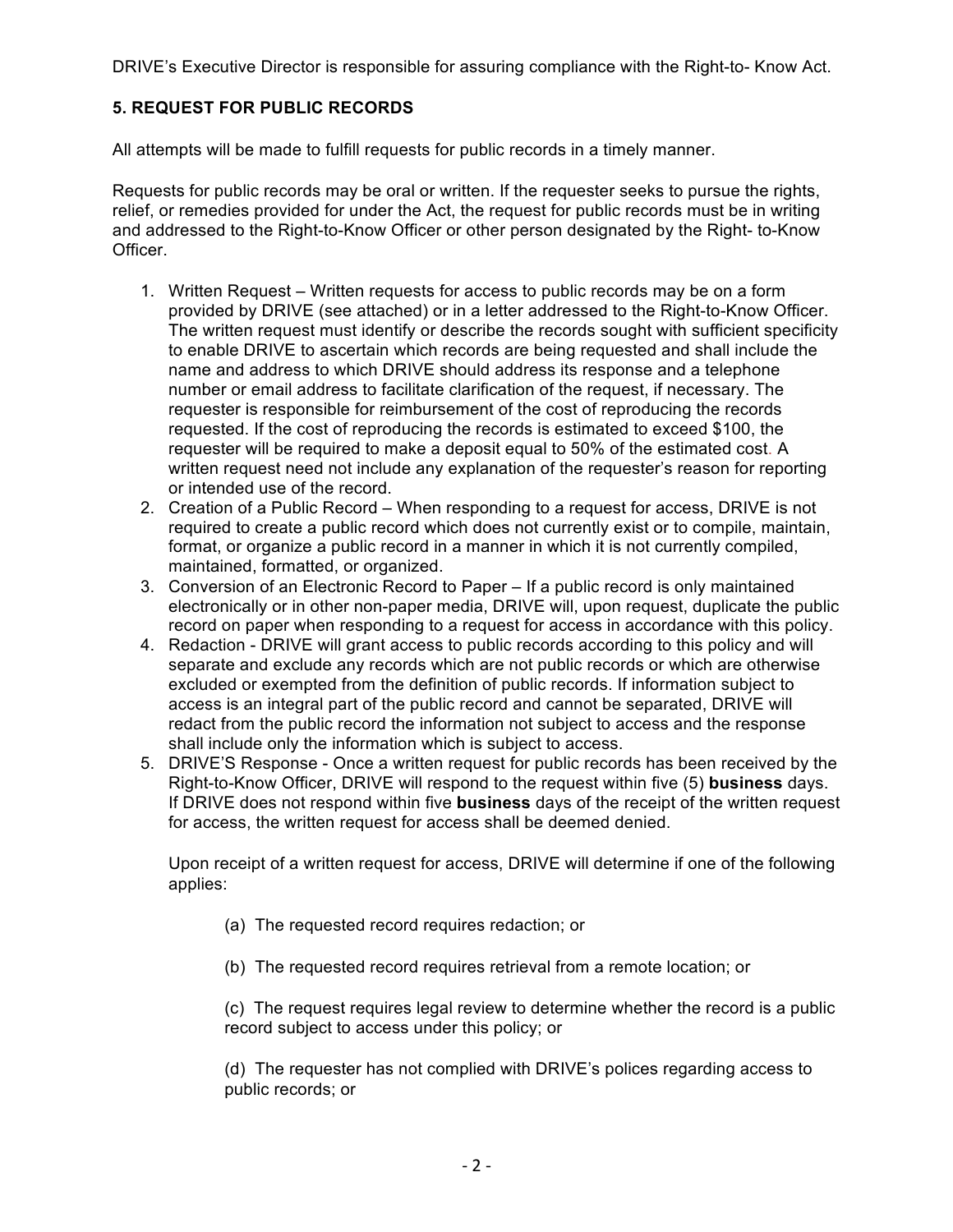(e) A timely response to the request for access cannot be accomplished due to bona fide and specified staffing limitations; or

(f) The requester refuses to pay the applicable fees set forth by this policy.

Then, DRIVE will send written notice to the requester within five (5) **business** days of its receipt of the request notifying the requester that the request for access is being reviewed, the reason for the review, and a reasonable date that a response is expected to be provided.

Up to a thirty (30) day extension for one of the above reasons does not require the consent of the requester. If the response is not given by the specified date, it shall be deemed denied on the day following that date.

A requester may consent in writing to an extension that exceeds thirty (30) days, in which case the request shall be deemed denied on the day following the date specified in the notice if the Right-to-Know Officer has not provided a response by that date.

If the Right-to-Know officer responds to a requester that a copy of the requested record is available for pick-up and the requester does not retrieve the record(s) within sixty (60) days of DRIVE's response, DRIVE shall dispose of the copied record(s) and retain any fees paid by the requester to date.

If DRIVE's response is a denial of a written request for access, whether in whole or in part, a written response will be issued and will include:

- 1. (1) A description of the record requested.
- 2. (2) The specific reason(s) for the denial.
- 3. (3) The typed or printed name, title, business address, business telephone number, and signature of the public official or employee on whose authority the denial is issued.
- 4. (4) Date of response.
- 5. (5) The procedure to appeal the denial of access under this Act.
- (6) The following is a non-inclusive summary list of items that are not available under this policy:

 Social Security numbers Driver's license numbers Employee identification number Home, cellular, or personal telephone numbers Personal financial information Spouse's name, marital status, beneficiary, or dependent information

It is not the intent of this policy to make a document a public record that is not a public record by law.

If a written request for access is denied or deemed denied, the requester may file an appeal with the Office of Open Records or other appeals officer designee within 15 **business** days of the mailing date of DRIVE's response or within 15 **business** days of a deemed denial. The appeal shall state the grounds upon which the requester asserts the record is a public record and shall address grounds stated by the agency for delaying or denying the request.

The Office of Open Records shall make a final determination regarding the appeal within 30 days of the mailing date of the exception. A third party with direct interest in the record on